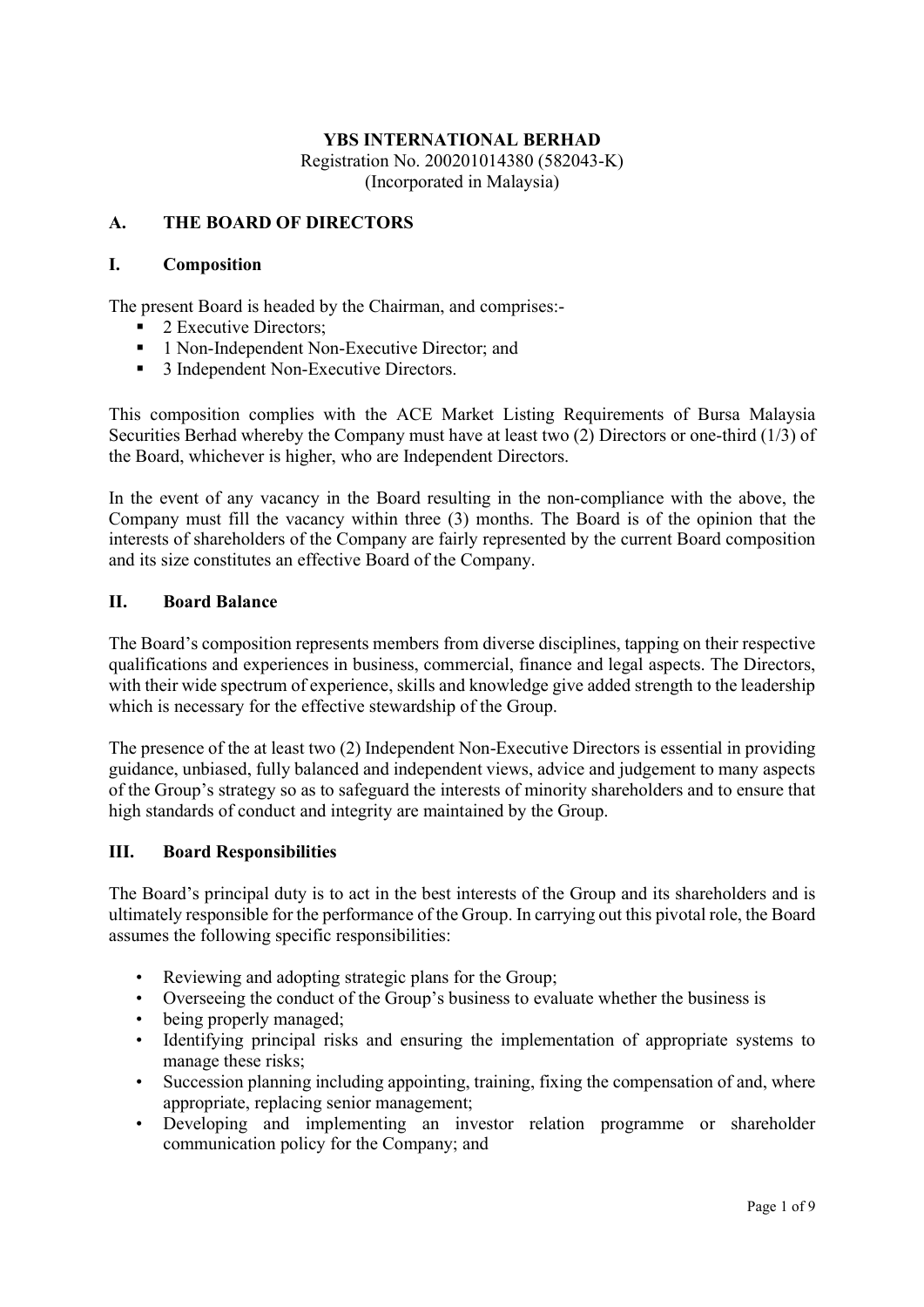#### III. Board Responsibilities (Continued…)

• Reviewing the adequacy and the integrity of the Group's internal control systems and management information systems, including systems for compliance with applicable laws, regulations, rules, directives and guidelines.

The Group practises a division of responsibilities between the Non-Independent Non-Executive Chairman and the Executive Directors. Their roles are separated and clearly defined to ensure a balance of power and authority.

The Chairman is responsible for the Board's effectiveness and conduct. He also takes a leading role in the Company's drive to achieve and maintain a high standard of corporate governance with the full support of the Directors, Company Secretaries and Management. The Chairman promotes an open environment for debate and ensures effective contributions from Non-Executive Directors. He also exercises control over the quality, quantity and timeliness of information flow between the Board and Management. At a general meeting, the Chairman plays a role in fostering constructive dialogue between shareholders, Board and Management.

The Executive Directors are in charge of the day-to-day operations of the business, making strategic business decision and implementing Board policies.

The roles of the Independent Non-Executive Directors are to ensure that strategies proposed by the Executive Directors and management are fully reviewed and examined. No individual dominates the Board's decision making. The Board reserves appropriate strategic, financial and organisational matters for its collective decision.

The Board has not nominated a Senior Independent Non-Executive Director to whom concerns may be conveyed as the Board is of the opinion that given the strong independent element of the Board, any concern regarding the Group may be conveyed by shareholders or investors to any of the Independent Directors and such concerns will be reviewed and addressed by the Board accordingly.

### IV. Board Meetings

The Board governs the operations of the Group. The Board meets regularly, at least once every quarter and with additional meetings held as necessary to formulate and adopt strategic business plan for the Group, to evaluate the impact of risks affecting the operations of the Group and to formulate appropriate risk management systems.

All proceedings of the Board meetings are minuted.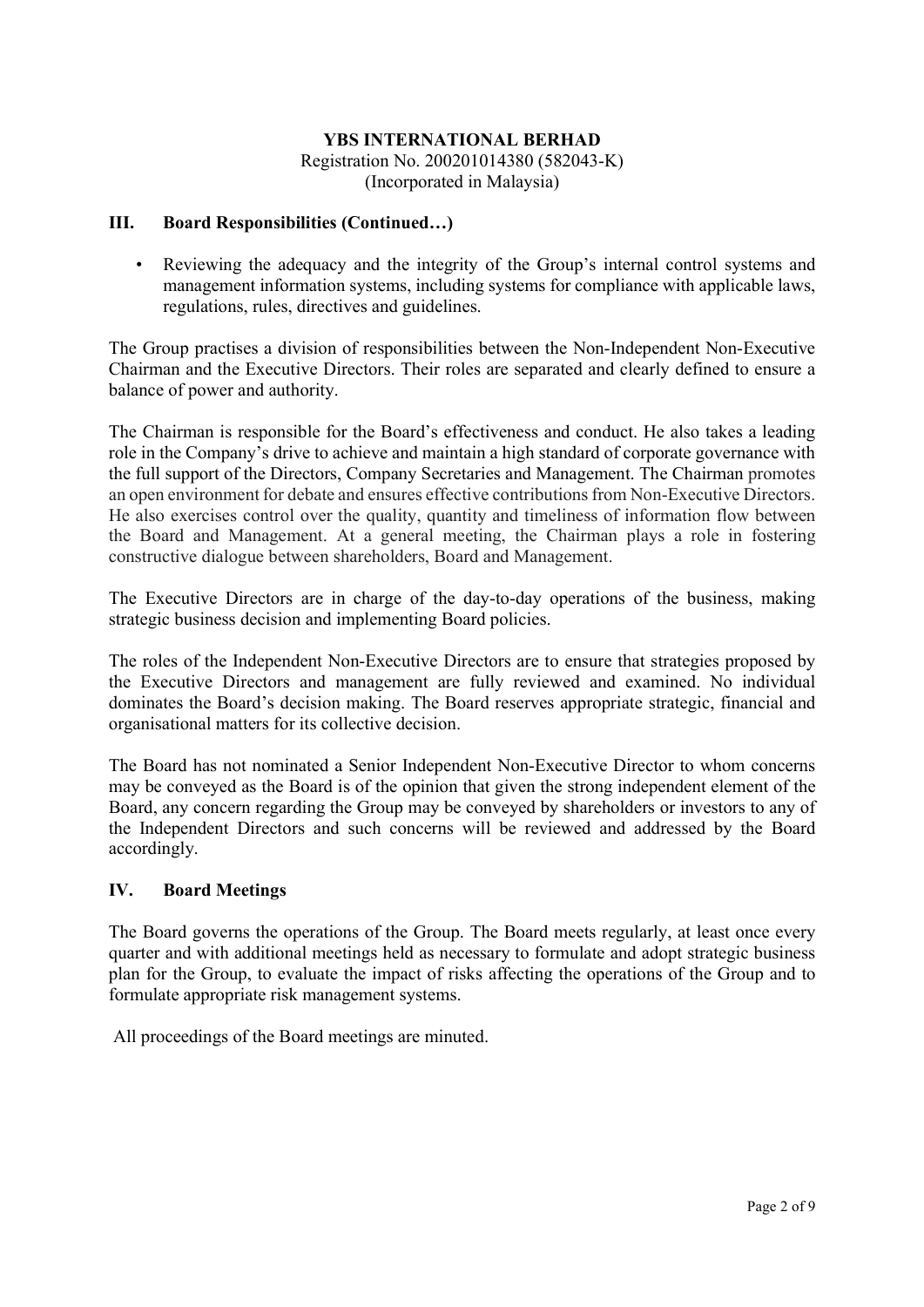## V. Supply of Information

Prior to each Board meeting, an agenda together with the relevant documents and information are distributed to all Directors. All Directors, whether as a full Board or in their individual capacity have access to all information of the Group on a timely basis in an appropriate form and quality necessary to enable them to discharge their duties and responsibilities. In exercising their duties, the Directors have access to the advice and services of the Company Secretary and are also entitled to obtain professional opinions or advice from external consultants when the need arises. The Directors will appoint as secretary, someone who is capable of carrying out the duties to which the post entails, and his removal should be a matter for the Board as a whole. The Chairman of the Board is entitled to the strong and positive support of the Company Secretary in ensuring the effective functioning of the Board.

Periodic briefings on the industry outlook and Group performance are also conducted for the Directors to ensure that the Board is well informed on the Group's operational, financial and corporate issues.

### VI. Board Committees

The Board, in discharging its fiduciary duties, is assisted by the five (5) Board Committees, namely Audit Committee, Nominating Committee, Remuneration Committee, Risk Management Committee and ESOS Committee each entrusted with specific tasks and operates within clearly defined terms of reference approved by the Board.

All Board Committees shall report to the Board and the Board retains the overall responsibility for monitoring activities undertaken by the Board Committees.

### a) Audit Committee

The Audit Committee is tasks to assist the Board of Directors in fulfilling its fiduciary responsibilities relating to accounting and reporting practices, and systems of internal control of the Group.

The roles and responsibilities of the Committee are stipulated as follows:

- a. To recommend the nomination of and to consider the appointment or re-appointment of the external auditors, the audit fee and questions of resignation or dismissal;
- b. To discuss with the external auditors before the annual audit commences, the nature and scope of the audit plan;
- c. To discuss with the external auditors problems and reservations arising from the final and any interim audits, evaluation of the system of internal controls and any matters the external auditors may wish to discuss including assistance given by the employees of the Group to the auditors; and to review the auditors' audit report, management letter and management's response;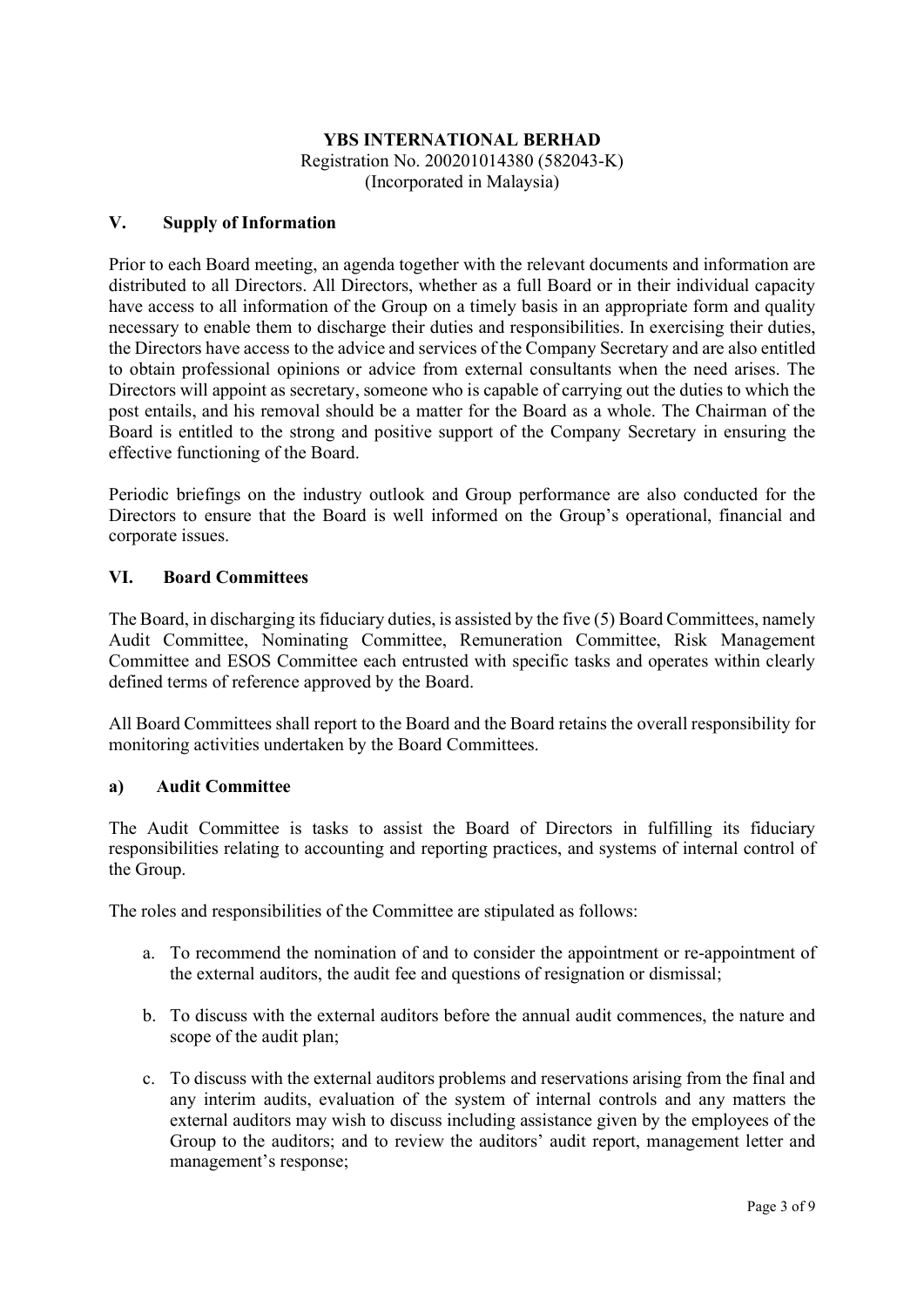- d. To convene meetings with the external auditors, the internal auditors or both excluding the attendance of other Directors and employees of the Group, whenever deemed necessary;
- e. To consider any related party, inter-company transactions and conflict of interest that may arise within the Company/Group and any related parties outside the Company/Group including any transaction, procedure or course of conduct that raises questions of management integrity;
- f. To review the quarterly, and annual financial statements of the Company and the Group prior to the approval by the Board of Directors, focusing particularly on:
	- i. Any changes in or implementation of major accounting policy changes.
	- ii. Significant and unusual events.
	- iii. Significant adjustments arising from the audit.
	- iv. The going concern assumption.
	- v. Compliance with Malaysian Financial Reporting Standards issued by the Malaysian Accounting Standards Board and other legal requirements.
	- vi. The accuracy and adequacy of the disclosure of information essential to a fair and full presentation of the financial affairs of the Group.
- g. To do the following, in relation to the internal audit function:
	- i. Review the adequacy of the scope, functions, competency and resources of the internal audit function, and that it has the necessary authority to carry out its work.
	- ii. Review the internal audit programme, processes, the results of the internal audit programme, processes or investigation undertaken and whether or not appropriate action is taken on the recommendations of the internal audit function.
	- iii. Review the appointment or re-appointment of the internal auditors, the audit fee and questions of resignation or dismissal.
- h. The Chairman of the Committee should engage on a continuous basis with senior management, internal auditors as well as the external auditors in order to be kept informed of matters affecting the Group;
- i. To review the application of Corporate Governance principles and the extent of the Group's compliance with the Recommendations set out under the Malaysian Code on Corporate Governance ;
- j. To consider all areas of significant financial risks and arrangements in place to contain those risks to acceptable levels;
- k. To verify the allocation of options pursuant to the ESOS at the end of each financial year as being in compliance with the criteria which are disclosed to the employees; and
- l. Such other functions as may be agreed by the Audit Committee and the Board of Directors or as per the directive of the governmental and/or regulatory authorities.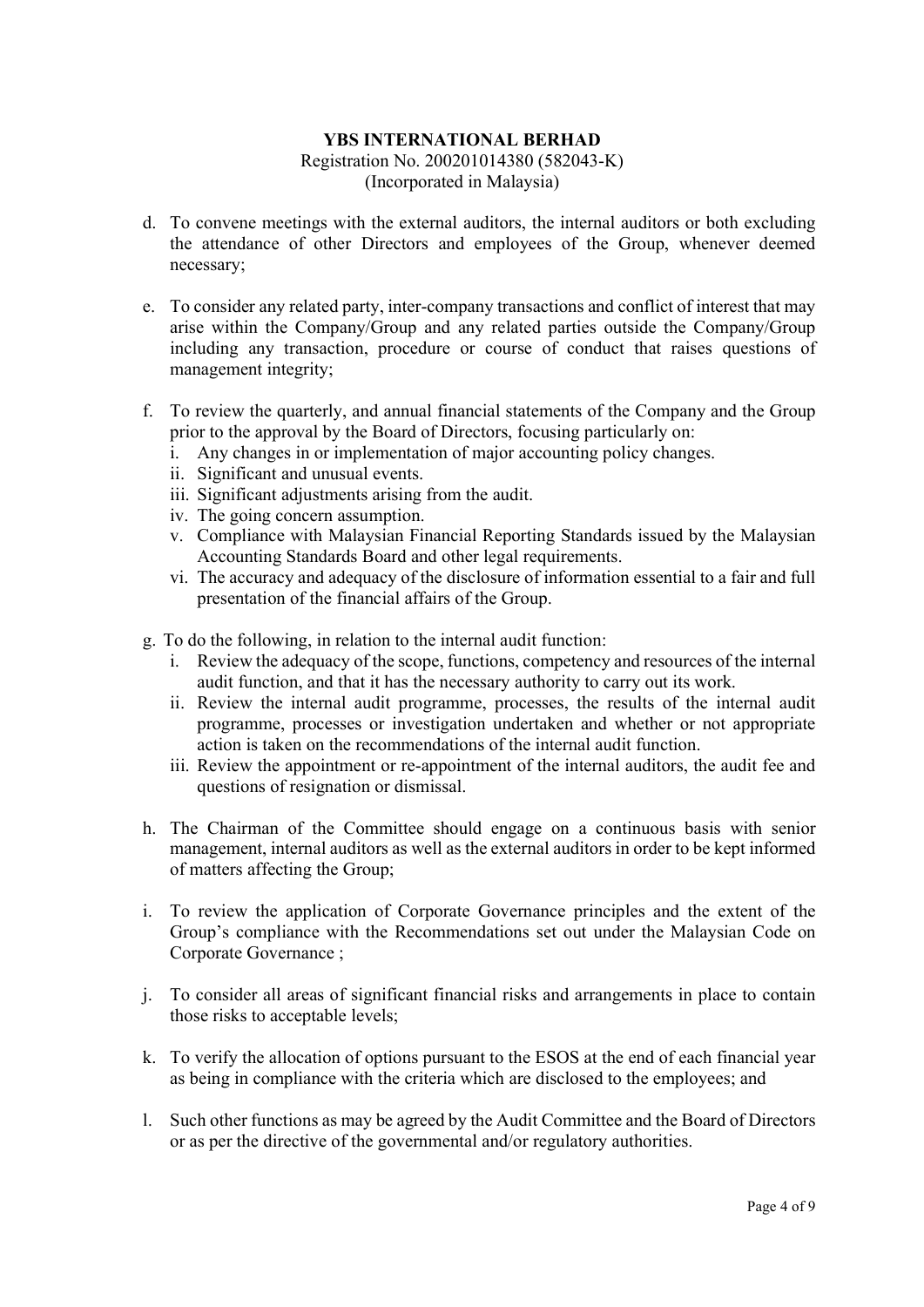#### b) Nominating Committee

The Nomination Committee was established to assist the Board in recommending appointment of new Directors and assessing the effectiveness of the Board.

The role and responsibilities of the Nominating Committee are as follows:

- to identify and recommend to the Board suitable candidates for appointment to the Board and Board Committees. In making its recommendations, the Committee should consider the candidates' skills, knowledge, expertise and experience; professionalism; integrity; and in the case of candidates for the position of Independent Non-Executive Directors, the Committee should also evaluate the candidates' ability to discharge such responsibilities/functions as expected from Independent Non-Executive Directors;
- to assess the effectiveness of the Board as a whole, its Committees and the contribution of each Director, including Independent Non-Executive Directors on an annual basis;
- to review regularly the Board structure, size and composition and make recommendations to the Board with regard to any adjustments that are deemed necessary;
- to consider in making its recommendations, candidates for directorships proposed by senior executive or any director or shareholder;
- to assist the Board in its annual review of its required mix of skills and experience and other qualities, including core competencies which Non-Executive Directors should bring to the Board; and
- to recommend to the Board for continuation (or not) in service of Executive Director(s) and Directors who are due for retirement by rotation.

The Board is entitled to the services of a company secretary who must ensure that all appointments are properly made, that all necessary information is obtained from Directors, both for the Company's own records and for the purposes of meeting statutory obligations, as well as obligations arising from the ACE Market Listing Requirements of Bursa Malaysia Securities Berhad and other regulatory requirements.

#### Re-election of Directors

In accordance with the Company's Articles of Association, all Directors are subject to re-election by shareholders at the Annual General Meeting following their appointment. At least one-third (1/3) of the remaining Directors shall retire from office at each Annual General Meeting at least once in every three (3) years, but shall be eligible for re-election.

#### Directors' Training

The Board of Directors will assume the onus of determining or overseeing the training needs for Directors. In this respect, the Directors are encouraged to attend various external professional programmes deemed necessary in order to keep abreast with the latest developments in the market place, advances in corporate governance and to further enhance their skill and knowledge to enable them to discharge their duties as Directors in an effective manner.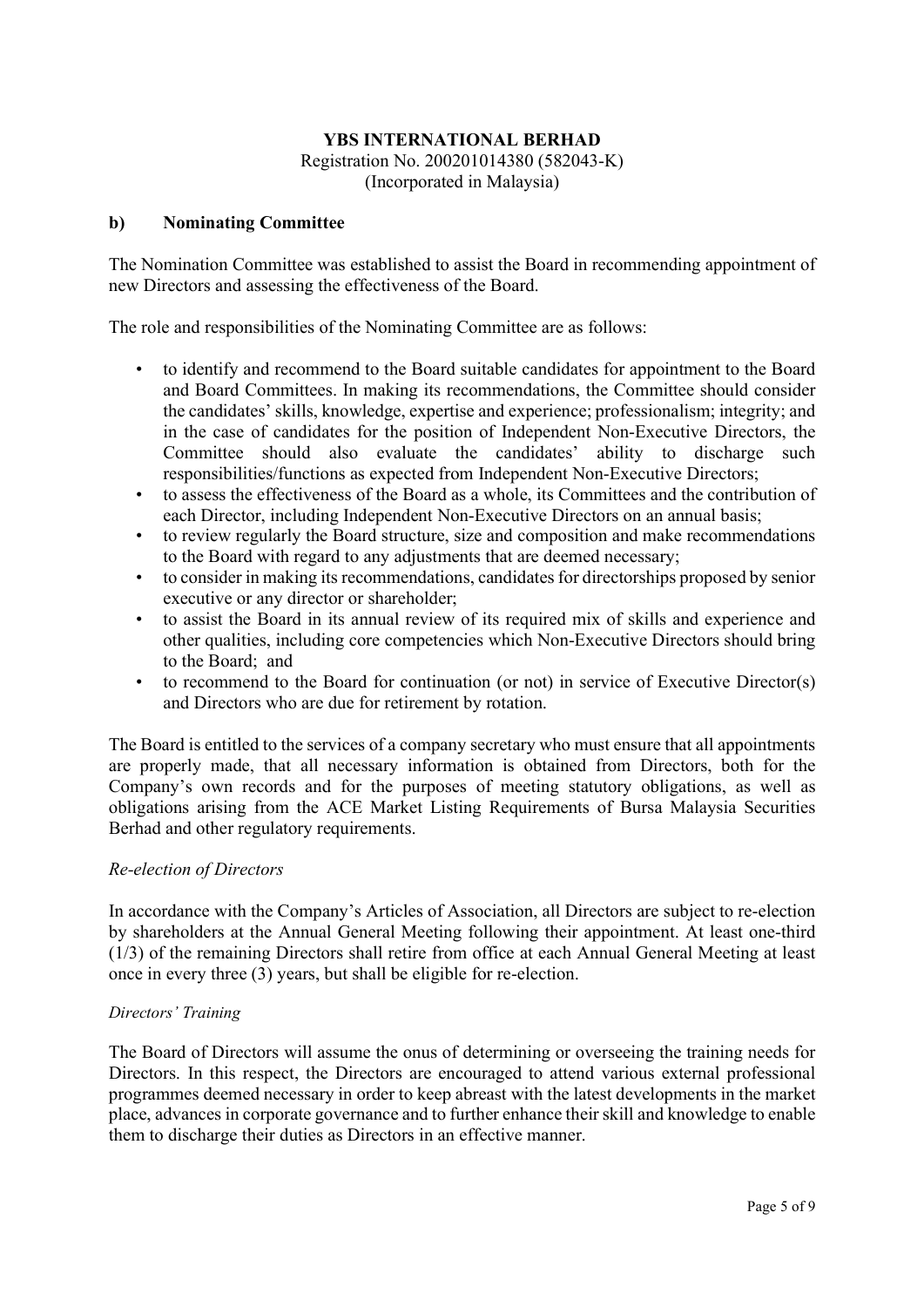## c) Remuneration Committee

The Remuneration Committee is responsible for recommending to the Board on the remuneration framework as well as the remuneration package of Executive Directors to ensure that rewards commensurate with their contributions to the Group's growth and profitability in order to align the interest of the Directors with those of the shareholders. The Committee also ensures the level of remuneration for Non-Executive Directors and Executive Directors are linked to their level of responsibilities undertaken and contribution to the effective functioning of the Board.

The Company's remuneration policy for Directors is formulated to attract and retain individuals of the necessary calibre needed to run the business of the Group successfully. The remuneration is structured to link experience, expertise and level of responsibility undertaken by the Directors. The Directors play no part in deciding their own remuneration and shall abstain from discussing or voting on their own remuneration.

### d) Risk Management Committee

The Risk Management Committee (RMC) is formed to closely monitor the Group's risk profile. The RMC will review and recommend to the Board the type and level of business risks of LNG Group and the appropriate framework and policies for managing such risks. The RMC reviewed and assessed the Group's Risk Register on quarterly basis and tabled the details RMC report to the AC and the Board on half yearly basis.

The main functions and duties of the RMC shall include, but are not limited to:

- (i) Provide oversight, direction and counsel to the Group risk management process which includes:
	- Monitoring the Group and Divisional level risk exposures and management of the significant risks identified.
	- Evaluating new risks identified.
	- Reviewing the Group Risk Profile and ensuring that significant risks are being responded to appropriately.
	- Reviewing the status of the implementation of management action plans in mitigate significant risks identified.
- (ii) Establish Group risk management guidelines and policies and ensure implementation of the objectives outlined in the policies and compliance with them.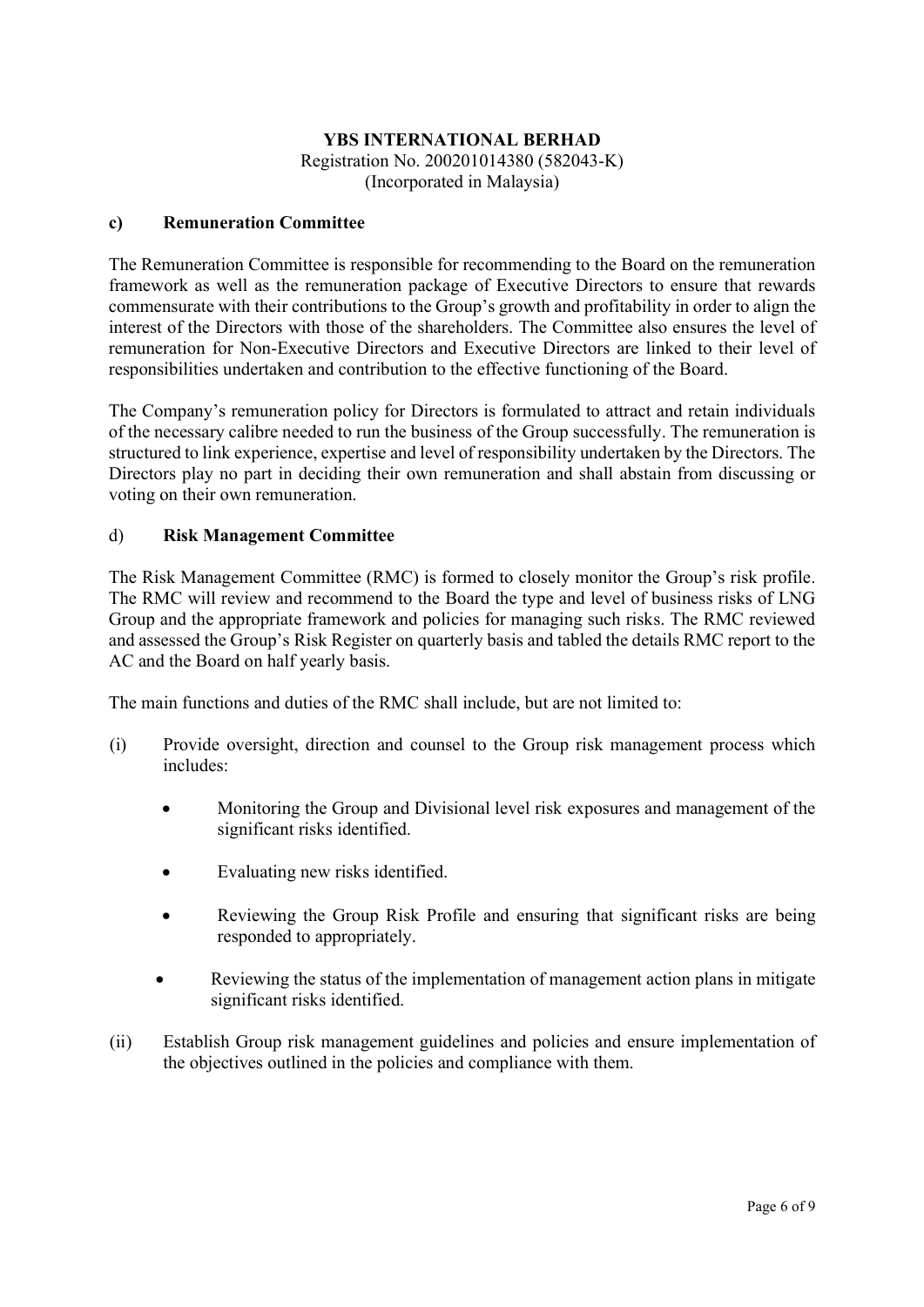- (iii) Meets with senior management on a quarterly basis to discuss and deliberate on the significant risks affecting the Group. During the meetings, all risks facing each operation and department are discussed in detail within the context of the business objectives and strategy. Status of corrective actions is tabled for comments by the relevant staff. Various ideas and suggestions are tabled for improvement of areas of concern.
- (iv) Recommend for the AC and Board's approval the Group's risk management policies, strategies and risk tolerance levels, and any proposed changes thereto.
- (v) Evaluate the effectiveness of the risk management processes and support system to identify, assess, monitor and manage the Group's key risks.
- (vi) Review investment proposals considered significant including:
	- New lines of business (defined as businesses outside existing sectors, expansion across industry value chains within current sectors and new franchises); or
	- New territories and countries (defined as expansion of existing businesses into new markets/territories).

#### e) Employees' Share Option Scheme (ESOS) Committee

The ESOS Committee is formed to implement and administering the ESOS of the Company in accordance with the By-Laws of ESOS, regulations and guidelines in force from time to time. The ESOS Committee also tasked to determine the participation eligibility, option offers and share allocations and to attend to such other matters related to ESOS as may be required,

### B. ACCOUNTABILITY AND AUDIT

#### I. Financial Reporting

The Board aims to present a balanced and understandable assessment of the Group's position and prospects in the annual and quarterly reports and other published information. The Board is assisted by the Audit Committee in overseeing the Group's financial reporting processes and the accuracy, adequacy and completeness of its financial reports. The financial statements have been prepared in conformity with Financial Reporting Standards issued by the Malaysian Accounting Standards Board and in accordance with the provisions of the Companies Act, 1965 in Malaysia.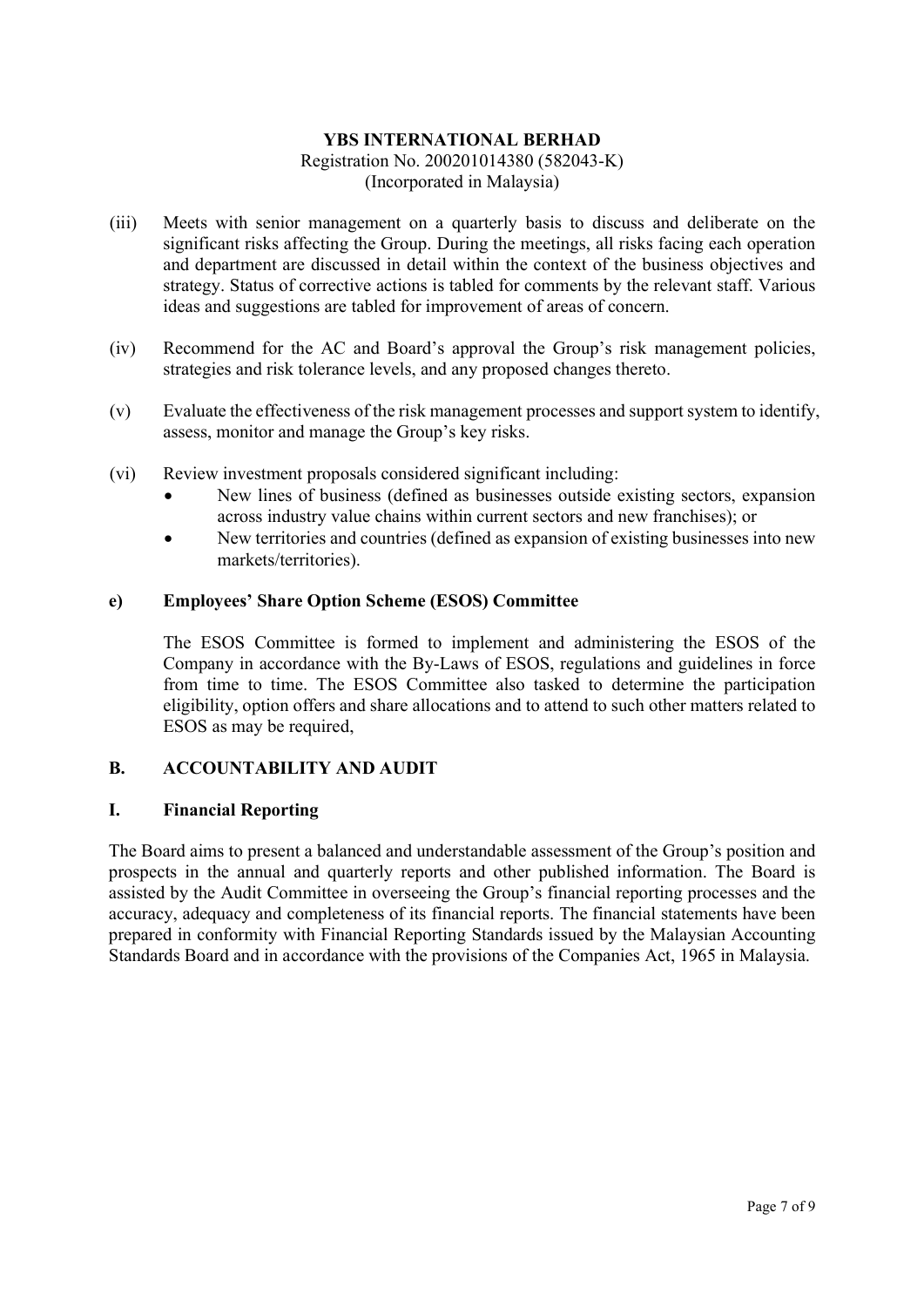## II. Directors' Responsibilities Statement in respect of the Audited Financial Statements

The Board is responsible to ensure that the financial statements are properly drawn up in accordance with Financial Reporting Standards and the Companies Act 2016 in Malaysia so as to give a true and fair view of the financial position of the Group and of the Company as at the end of the financial year and of their financial performance and cash flows for the year then ended. In preparing the financial statements, the Directors have adopted suitable accounting policies and applied them consistently, and made estimates and judgements which are reasonable and prudent. The Directors are also responsible to take reasonable steps to safeguard the assets of the Group and of the Company and to prevent and detect fraud and other irregularities.

#### III. Internal Control

The Board acknowledges its responsibilities for the Group's systems of internal control covering not only financial controls but also operational and compliance controls as well as risk management. With the assistance of the internal audit function, the Audit Committee and the Board review the effectiveness of key internal controls on an ongoing basis, provides its perspective on management control and ensures that the necessary corrective actions are taken on a timely basis.

#### IV. Relationship with the Auditors

The Board, via the Audit Committee, maintains a formal and transparent relationship with the Group's external auditors in seeking valuable professional advice and in ensuring compliance with Financial Reporting Standards issued by the Malaysian Accounting Standards Board in Malaysia. The Audit Committee meets up with the external auditors at least twice a year to review audit plans and discuss any audit findings and issues requiring attention.

### C. SHAREHOLDERS

### I. Dialogue between Company and Investors

The Board recognises the importance and need for shareholders to be informed of all material development and performance of the Group. The information is disseminated through annual reports, circulars to shareholders, press releases, quarterly reports and announcements made from time to time via Bursa Malaysia Securities Berhad ("Bursa Securities").

In addition, the Company's website at www.ybsinternational.com provides information on the Group's business, corporate development and announcements to Bursa Securities. Other information relevant to shareholders and investors such as share price volume history, technical charting, annual reports, circulars and quarterly reports are available for download at the Company's website.